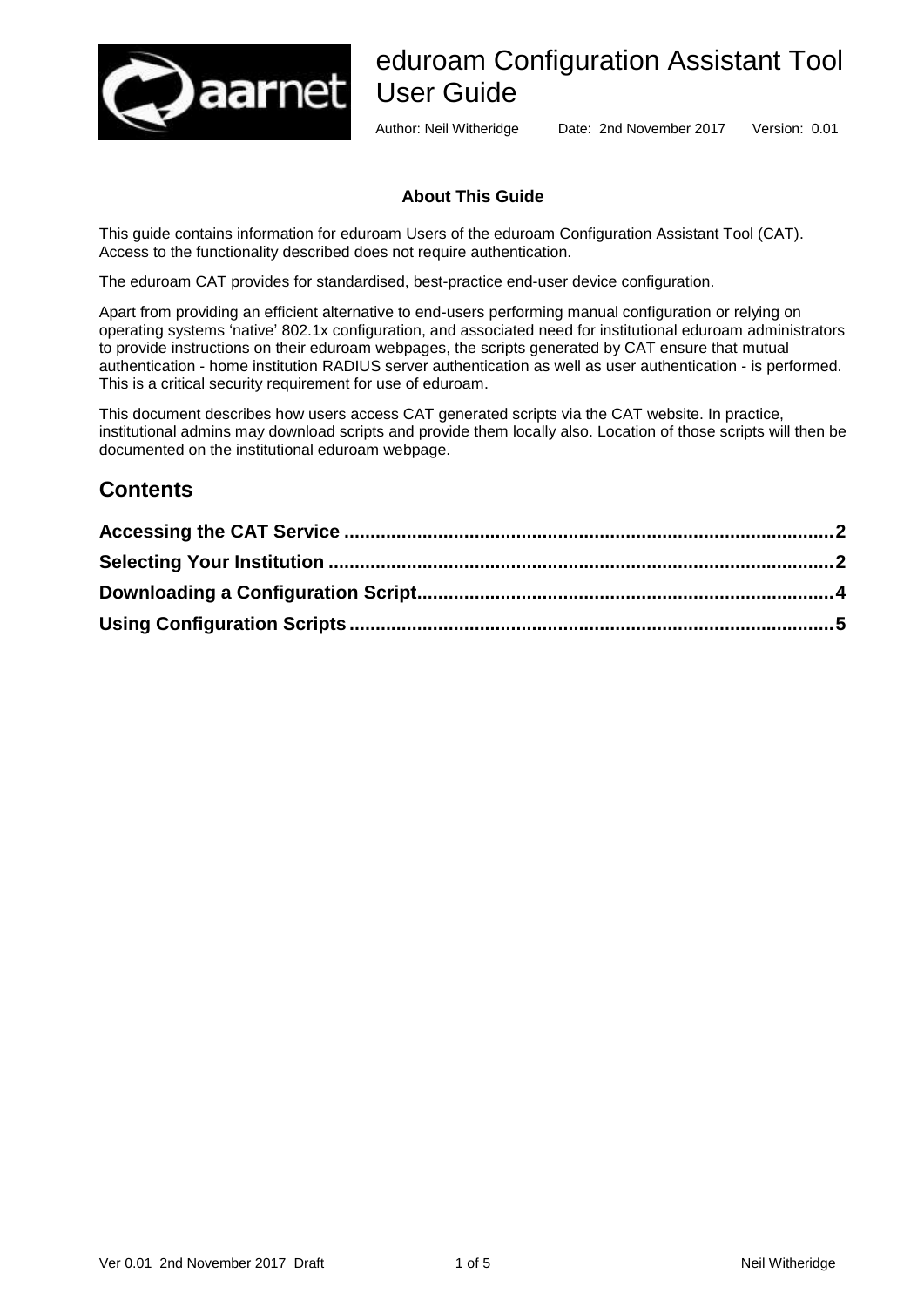## <span id="page-1-0"></span>**Accessing the CAT Service**

The eduroam CAT service is available at



Users click on the "eduroam user: download your eduroam installer" link

#### <span id="page-1-1"></span>**Selecting Your Institution**

Selection of the home institution is required, and this is assisted by the location awareness of eduroam CAT.

With location awareness enabled, eduroam AU users should be presented with a display of AU institutions.

| <b>ATRIVERSITY</b>                                              |
|-----------------------------------------------------------------|
|                                                                 |
| VICTOR<br>MIVERSI<br><b>WELFIELD</b>                            |
|                                                                 |
|                                                                 |
|                                                                 |
| Federation St                                                   |
| in subjects for an installation, in avanging Meworth, of train- |
|                                                                 |
|                                                                 |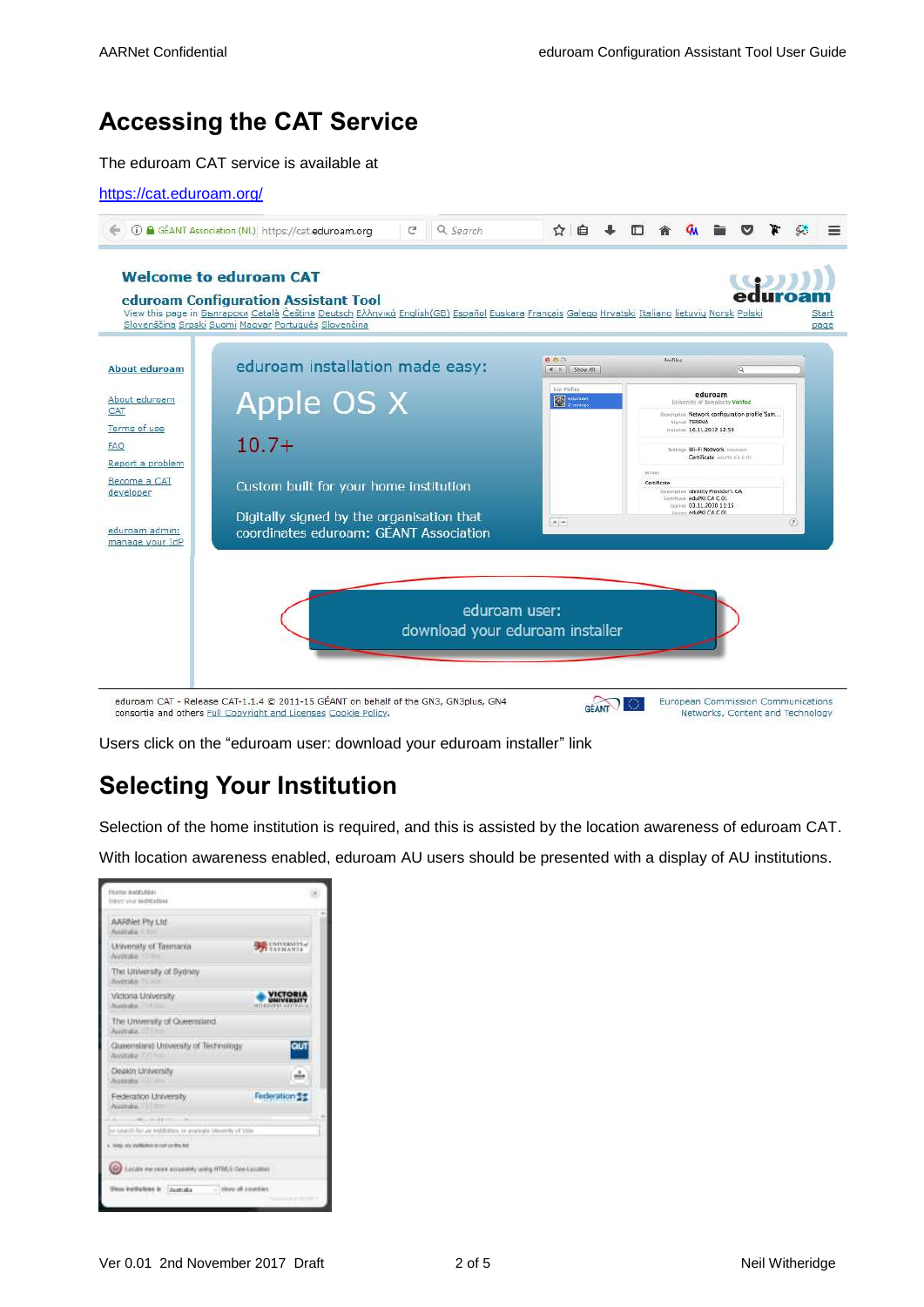Alternatively, users can enter their institution name in the search field

Note that a user's institution must have registered to use CAT to be displayed and be selectable, and have scripts available for download

Upon selection of the institution, the download corresponding to the OS being used to access CAT is displayed.



The full list of scripts can be displayed also, and any one of them downloaded.

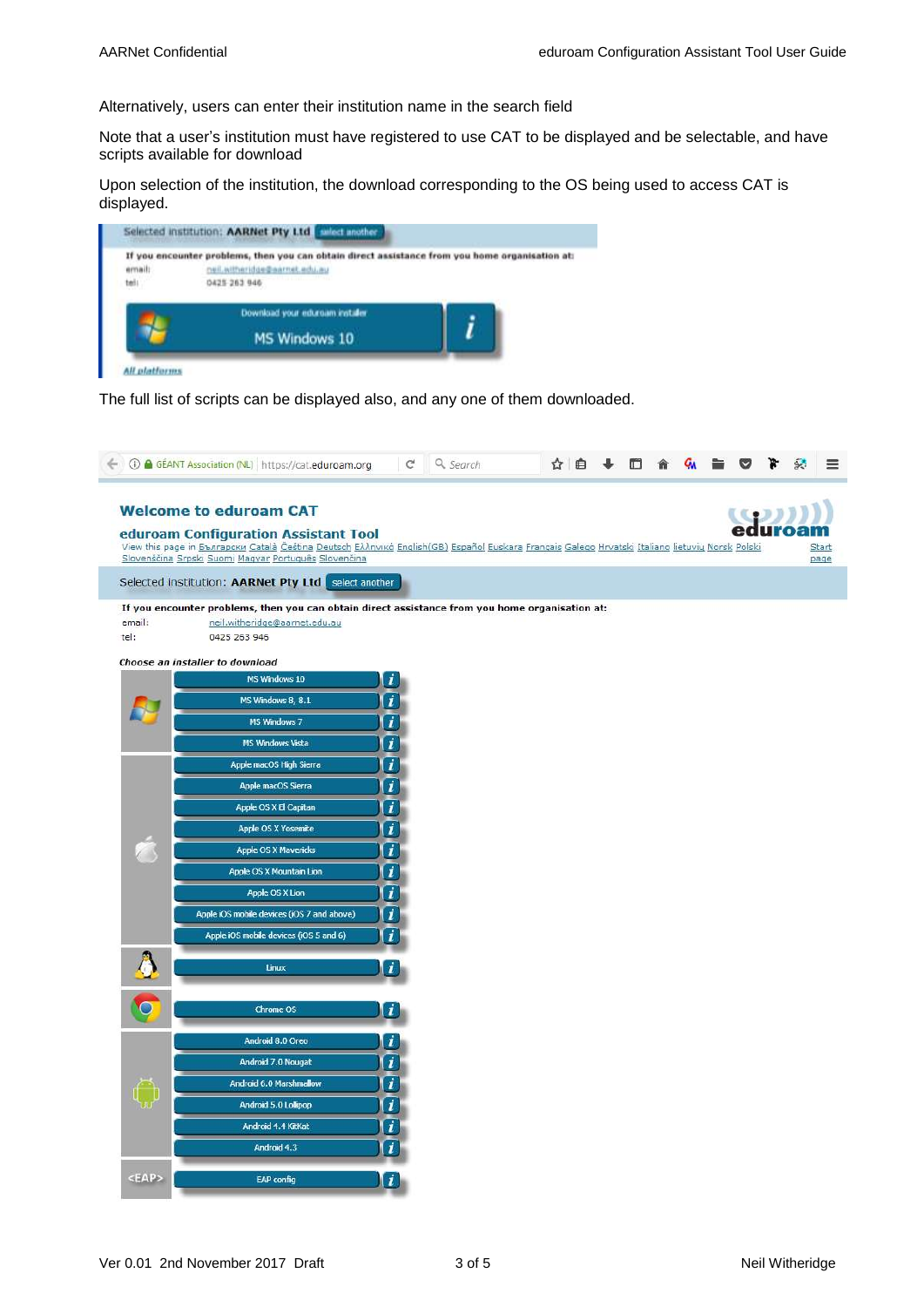### <span id="page-3-0"></span>**Downloading a Configuration Script**

When a link e.g. Apple OS X Lion is pressed, the recommended authentication method is displayed



Note that a challenge response protocol such as MSCHAPV2 is much preferred to a password transfer protocol such as PAP.

When the [Continue] button is pressed, a welcome message is displayed and a download prompt is provided (exact appearance dependent on your browser, below is prompt from Firefox on Windows 10)

| <b>Welcome to eduroam CAT</b>                                        | eduroam Configuration Assistant Tool                                                                                                                                                                                                                     |               |
|----------------------------------------------------------------------|----------------------------------------------------------------------------------------------------------------------------------------------------------------------------------------------------------------------------------------------------------|---------------|
|                                                                      | View this page in Bbnrapcku Català Čeština Deutsch Eλληνικά English (GB) Español Euskara Français Galego Hrvatski Italiano lietuvių Norsk Polski<br>Slovenščina Srpski Suomi Magyar Português Slovenčina                                                 | Start<br>page |
|                                                                      | Selected institution: AARNet Pty Ltd select another                                                                                                                                                                                                      |               |
| email:                                                               | If you encounter problems, then you can obtain direct assistance from you home organisation at:                                                                                                                                                          |               |
| tel:                                                                 | neil.witheridge@aarnet.edu.au<br>0425 263 946                                                                                                                                                                                                            |               |
|                                                                      | Welcome aboard the eduroam user community!                                                                                                                                                                                                               |               |
|                                                                      | Your download will start shortly. In case of problems with the automatic download please use this direct link.                                                                                                                                           |               |
| Dear user from AARNet Pty Ltd,                                       |                                                                                                                                                                                                                                                          |               |
|                                                                      | we would like to warmly welcome you among the several million users of eduroam! From now on, you will be able to use                                                                                                                                     |               |
|                                                                      | internet access resources on thousands of universities, research centres and other places all over the globe. All of this                                                                                                                                |               |
|                                                                      | Now that you have downloaded and installed a client configurator, all you need to do is find an eduroam hotspot in your<br>vicinity and enter your user credentials (this is our fancy name for 'username and password' or 'personal certificate') - and |               |
|                                                                      | Should you have any problems using this service, please always contact the helpdesk of AARNet Pty Ltd. They will<br>diagnose the problem and help you out. You can reach them via the means shown above.                                                 |               |
|                                                                      | X<br>Opening eduroam-OS_X-APL.mobileconfig                                                                                                                                                                                                               |               |
|                                                                      | You have chosen to open:                                                                                                                                                                                                                                 |               |
|                                                                      | eduroam-OS_X-APL.mobileconfig                                                                                                                                                                                                                            |               |
|                                                                      | which is: mobileconfig File (11.5 KB)                                                                                                                                                                                                                    |               |
|                                                                      | from: https://cat.eduroam.org                                                                                                                                                                                                                            |               |
|                                                                      | What should Firefox do with this file?                                                                                                                                                                                                                   |               |
|                                                                      |                                                                                                                                                                                                                                                          |               |
|                                                                      | $\bigcirc$ Open with<br>Browse                                                                                                                                                                                                                           |               |
|                                                                      | Save File                                                                                                                                                                                                                                                |               |
| completely free of charge!<br>be online!<br><b>Back to downloads</b> | Do this automatically for files like this from now on.                                                                                                                                                                                                   |               |